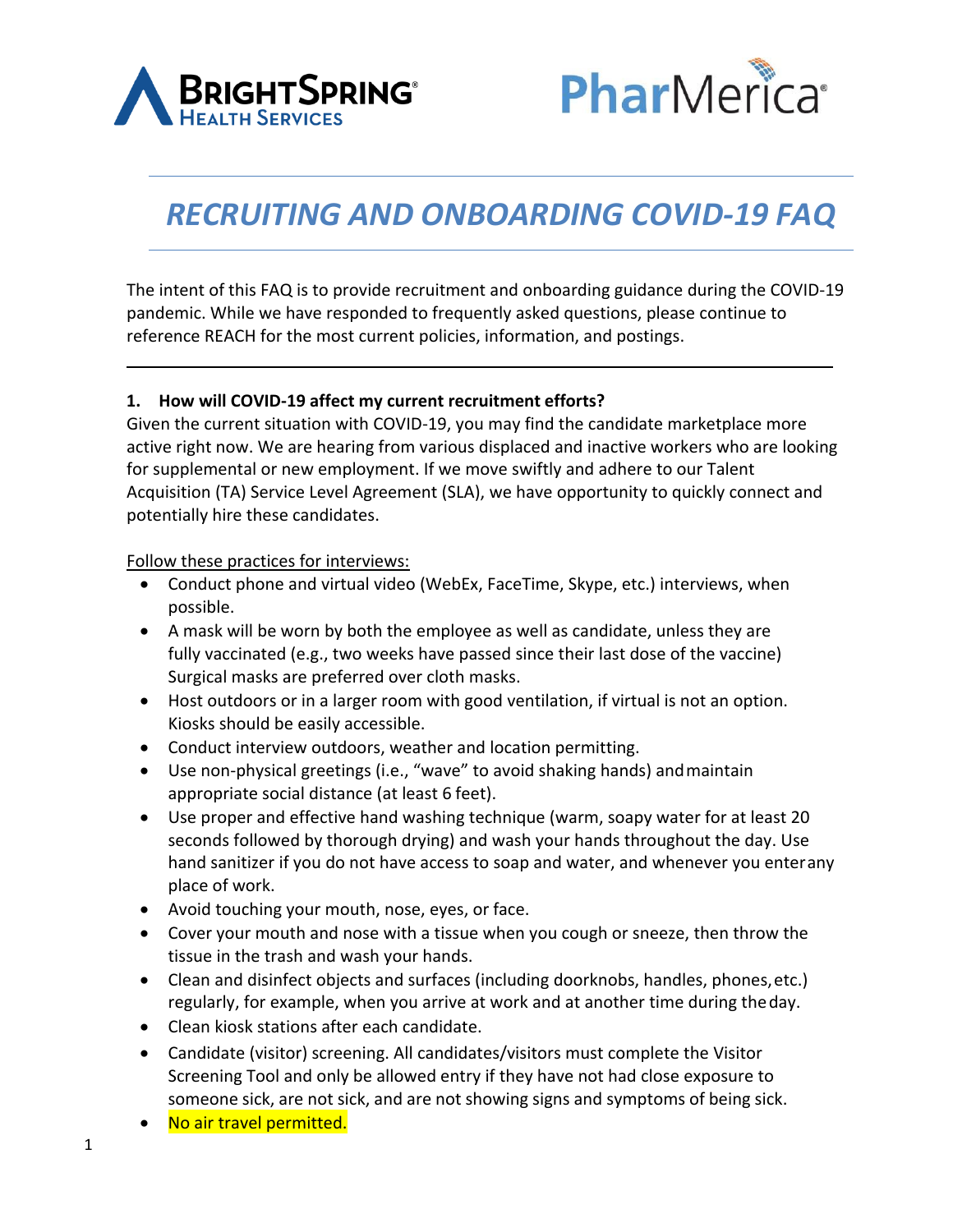



## **2. Can I take the candidate's temperature or ask if they are ill?**

Yes, use the usual visitor screening tools, unless the candidate can provide evidence they have been fully vaccinated. If the candidate has a temperature above 100.0 or answers yes to any of the screening questions, they should not be permitted to enter the building and should be asked to return at a later date. Advise them at the time of scheduling the interview not to come in if they are feeling unwell or exhibiting any symptoms. Offer to reschedule when they have recovered, in the event they call to cancel. Offer hand sanitizer and a mask upon their arrival if they don't have one.

## **3. Will we have an updated or extended TA SLA Timeframe communicated due tothese delays?**

The SLA candidate timeframes will not be extended. Continue striving to meet the current candidate time in status timeframes. This focus will allow us to further improve the candidate experience and positively impact our volume of vacancies and time to fill.

## **4. How we do background checks if local courts are closed to COVID-19?**

There are over 3,000 county court systems in the United States. Each jurisdiction determines how they accommodate criminal searches. Some have electronic databases with which First Advantage (FADV), or applicable background vendor, can integrate, whileothers may require someone to visit in person. FADV has electronic handling for approximately 70% of jurisdictions.

As we see increased court closures due to the COVID-19 pandemic, it's important to note that county searches where either a court clerk or researcher is required may be unable to be completed, as the clerk or researcher may be unable to access physical records. FADV (or applicable background vendor) will continue to provide accurate turnaround times based on court closures. If the court closures result in delays to case completion, FADV (or applicable background vendor) will send communication updates to requestors via email.

#### **5. What if partner drug screening and/or fingerprinting sites are temporarily closed?**

If partner drug screening sites or fingerprinting sites are temporarily closed, follow the steps below:

- Check for additional sites open in the area.
- Advise candidates going on-site for drug screens and/or fingerprinting to practice social distancing.
- If candidates refuse to go for a drug screen or fingerprint due to fear of the crisis, they will not be able to proceed with the hiring process, though they may reapply in the future as the crisis subsides.
- Ensure compliance! Contact your ED and RHRM to ensure you are up to date regarding state regulatory changes or temporary approvals related to hiring newemployee